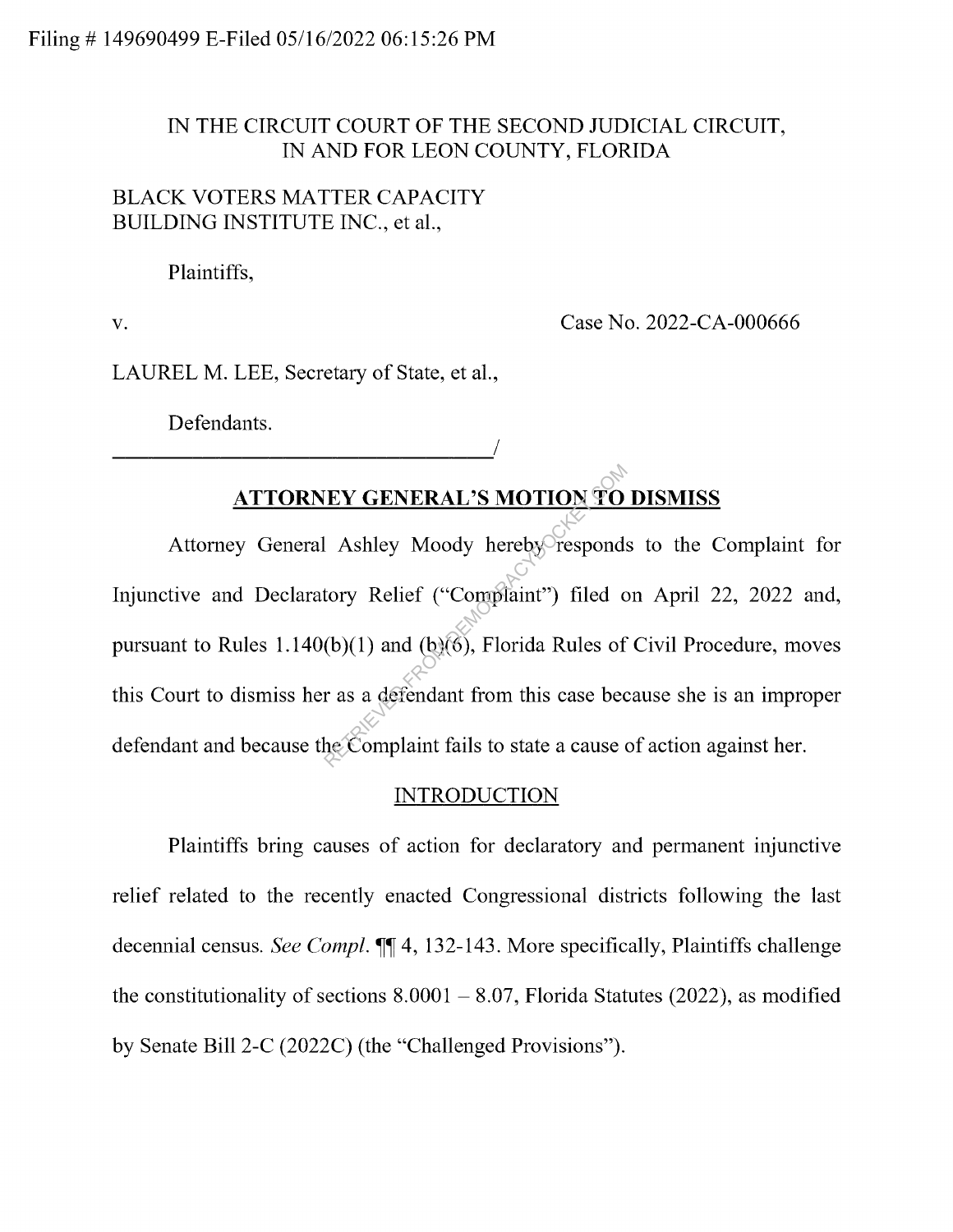Plaintiffs request this Court to declare that the enacted redistricting plan is unconstitutional, to enjoin "Defendants, their respective agents, officers, employees, and successors, and all persons acting in concert with each or any of them, from implementing, enforcing, or giving any effect to" the enacted plan, and to enjoin "Defendants from conducting any elections for the U.S. House of Representatives under" the enacted plan. *Compl.* pp. 33-37 (emphasis added). Hence, Plaintiffs seek a permanent injunction against all Defendants, rather than specific Defendants. Yet, nowhere in the Complaint do Plaintiffs allege that the Attorney General has any role in "implementing, enforcing, or giving any effect to" Congressional district boundaries or "conducting any elections for the U.S. House of Representative." Accordingly, the Attorney General is an improper defendant in this case and the Complaint fails to state a cause of action against her. The Attention of the Attention<br>Spring any effect to"<br>ing any elections for the U.S. Ho<br>ley General is an improper defend<br>a cause of action against her.<br>MEMORANDUM OF LAW

# MEMORANDUM OF LAW

I. Legal Standards

"To state a cause of action, a complaint must allege sufficient ultimate facts to show that the pleader is entitled to relief." *WR. Townsend Contracting, Inc. v. Jensen Civil Const., Inc.,* 728 So. 2d 297,300 (Fla. 1st DCA 1999) ( citation omitted). "When a court determines the sufficiency of a complaint to state a cause of action, it applies the so-called 'four comers rule' in the analysis. Under this rule, the court's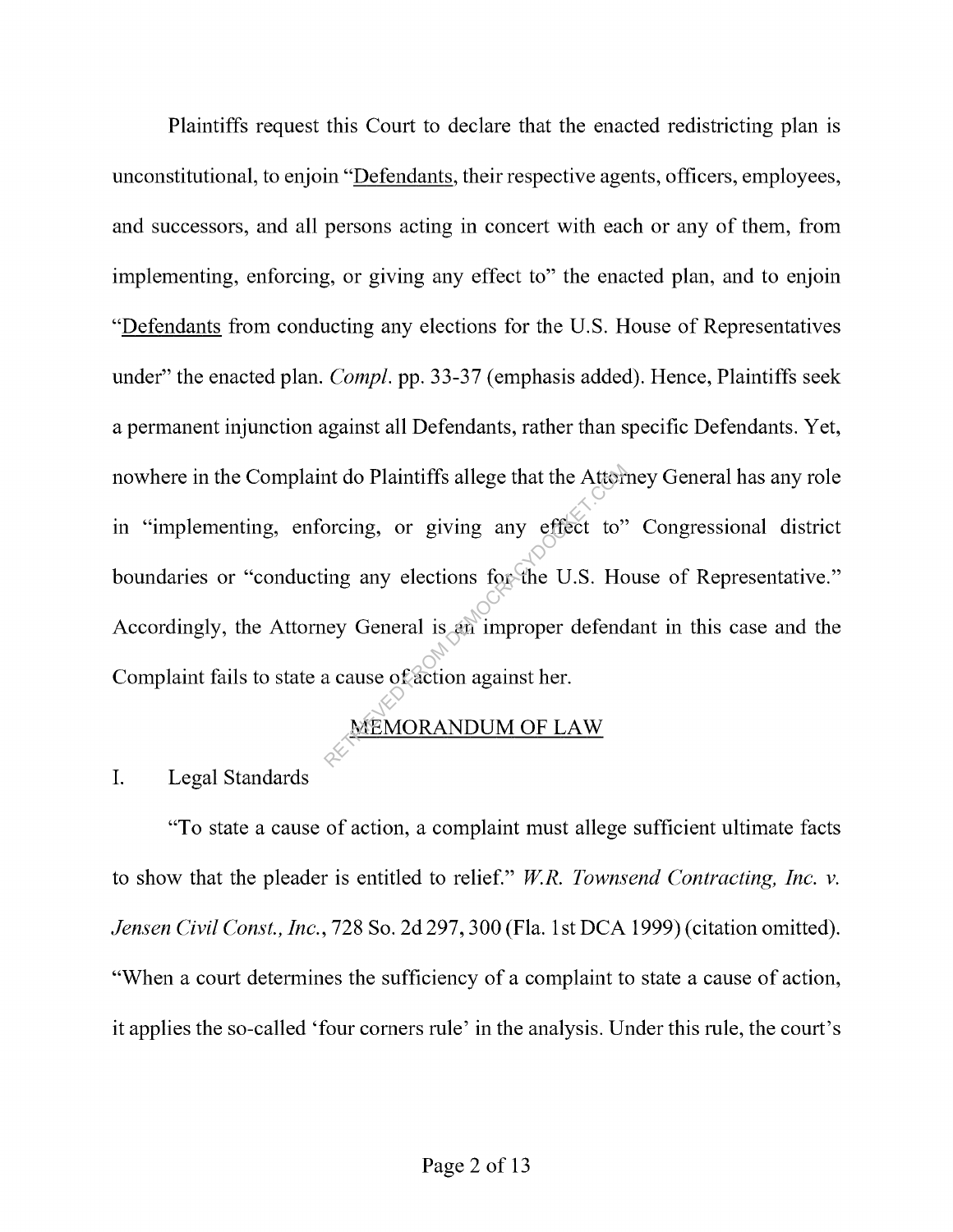review is limited to an examination solely of the complaint and its attachments." *Santiago v. Mauna Loa Investments, LLC,* 189 So. 3d 752, 755 (Fla. 2016).

While the Court must accept well-pled allegations as true, conclusory allegations are not sufficient to state a cause of action. *See Shands Teaching Hosp. & Clinics, Inc. v. Estate of Lawson ex rel. Lawson,* 175 So. 3d 327, 331 (Fla. 1st DCA 2015) ("Although courts must liberally construe, and accept as true, factual allegations in a complaint, as well as reasonable inferences therefrom, there is no obligation to accept internally inconsistent factual claims, conclusory allegations, unwarranted deductions, or mere legal conclusions made by a party.") ( citations omitted); *Turnberry Vill. N. Tower Condo. Ass'n, Inc. v. Turnberry Vill. S. Tower Condo. Ass 'n, Inc.,* 224 So. 3d 266, 267 (Fla. 3d DCA 2017) (holding that a mechanical recitation of the cause of action and conclusory allegations are insufficient to withstand a motion to dismiss), *Jordan v. Nienhuis,* 203 So. 3d 974, 976 (Fla. 5th DCA 2016) ("[V]ague and conclusory statements are insufficient to satisfy the requirement that a pleader allege 'a short and plain statement of the ultimate facts showing the pleader is entitled to relief. ... ') ( citations omitted). Finally inconsistent factual claims,<br>  $\alpha$ , or mere legal conclusions made<br>  $\alpha$ . N. Tower Condo. Ass in, Inc. v. I<br>  $\alpha$  So. 3d 266, 267 (Fla. 3d DCA<br>
of the cause of action and conclaimtion to dismiss), Jordan v. N.

To state a cause of action for declaratory relief, a plaintiff must allege ultimate facts which would establish the following elements:

[ 1] there is a bona fide, actual, present practical need for the declaration; [2] that the declaration should deal with a present, ascertained or ascertainable state of facts or present controversy as to a state of facts; [3] that some immunity, power, privilege or right of the complaining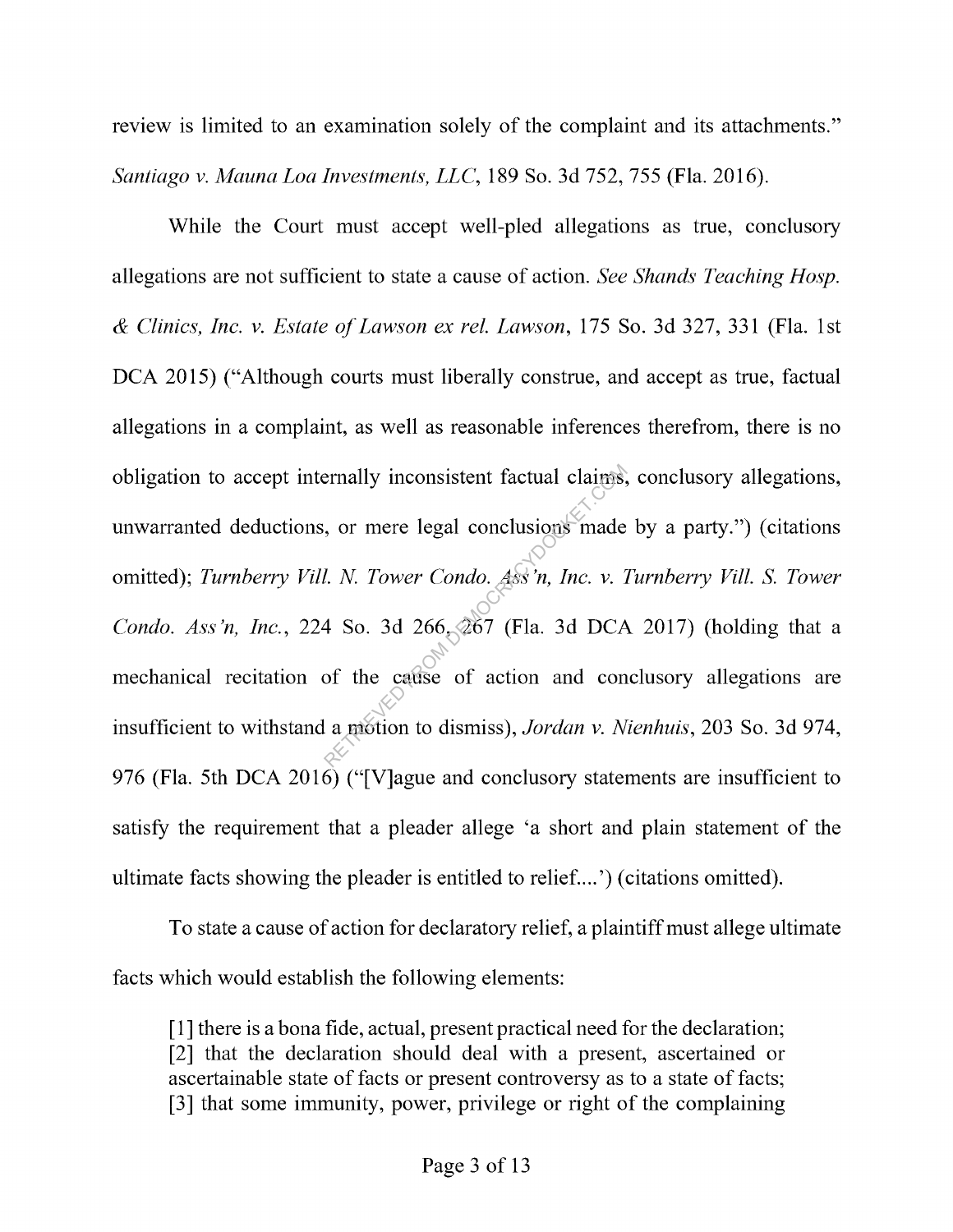party is dependent upon the facts or the law applicable to the facts; [4] that there is some person or persons who have, or reasonably may have an actual, present, adverse and antagonistic interest in the subject matter, either in fact or law; [5] that the antagonistic and adverse interest are all before the court by proper process or class representation and [6] that the relief sought is not merely the giving of legal advice by the courts or the answer to questions propounded from curiosity.

*Santa Rosa Cnty. v. Admin. Com 'n, Div. of Admin. Hearings,* 661 So. 2d 1190, 1192-93 (Fla. 1995) ( citations omitted). "These elements are necessary in order to maintain the status of the proceeding as being judicial in nature and therefore within the constitutional powers of the courts." *Id.* ( citations omitted).

"[T]here [] must exist some justiciable controversy between adverse parties that needs to be resolved for a court to exercise its jurisdiction. Otherwise, any opinion on a statute's validity would be advisory only and improperly considered in a declaratory action." *Martinez v. Scanlan,* 582 So. 2d 1167, 1171 (Fla. 1991) ( citations omitted). "It is essential that the defendant in a declaratory judgment action be the party or parties whose interest will be affected by the decree." *Jacobs & Goodman, P.A. v. McLin, Burnsed, Morrison, Johnson & Robuck, P.A.,* 582 So. 2d 98, 100 (Fla. 5th DCA 1991) (citation omitted); *see also N Shore Realty Corp. v. Gallaher,* 99 So. 2d 255, 256 (Fla. 3d DCA 1957) ("One who seeks a declaratory judgment is generally not seeking to enforce a claim against the defendant; rather, he is seeking a judicial declaration as to the existence and effect of a relationship between himself and the defendant."). Indeed, "[e]ven if both parties have no Solution Solution Solution Solution Sexist some justiciable controversy<br>ed for a court to exercise its juris<br>lidity would be advisory only and it<br>Martinez  $x$  Scanlan, 582 So. 2d<br>essential that the defendant in a dec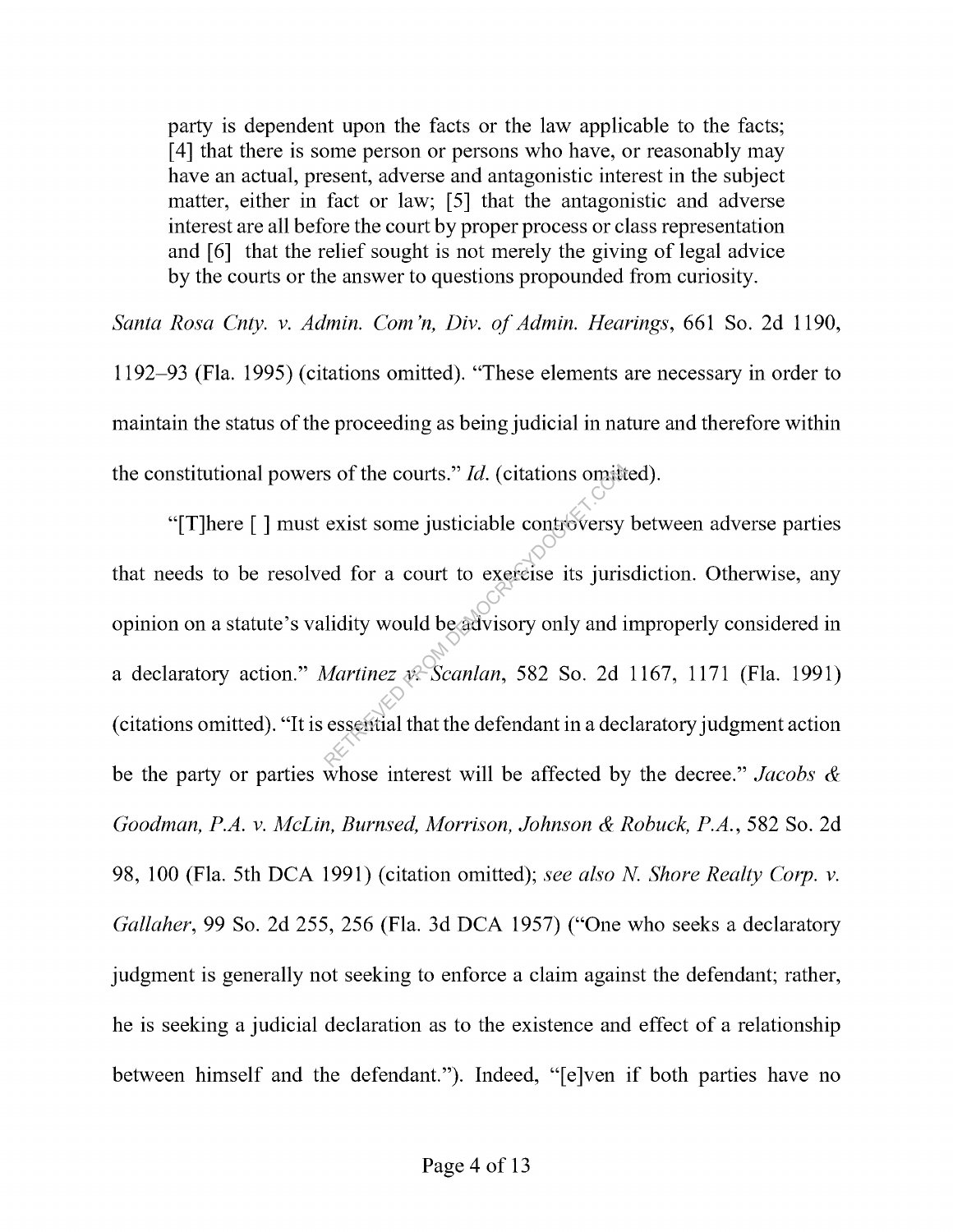objection to the court entertaining [a declaratory judgment on a statute's constitutionality], mere mutual agreement between parties cannot confer subjectmatter jurisdiction upon a court." *Martinez*, 582 So. 2d at 1171 (citations omitted).

"To state a cause of action for injunctive relief, a plaintiff must allege ultimate facts which, if true, would establish (1) irreparable injury (that is, injury which cannot be cured by money damages), (2) a clear legal right, (3) lack of an adequate remedy at law and (4) that the requested injunction would not be contrary to the interest of the public generally." *Weekley v. Pace Assembly Ministries, Inc.,* 671 So. 2d 220, 220 (Fla. 1st DCA 1996) (citation omitted).

"An injunctive order should never be broader than is necessary to secure the injured party, without injustice to the adversary, relief warranted by the circumstances of the particular case." *Clark v. Allied Associates, Inc.,* 477 So. 2d 656, 657 (Fla. 5th DCA 1985) ( citing *Moore v. City Dry Cleaners and Laundry, Inc.,*  41 So. 2d 865, 871 (Fla. 1949)). Moreover, "the acts or things enjoined should be specified in the decree with such reasonable definiteness and certainty, considering their nature and character, that a defendant bound by the decree may readily know what he must refrain from doing without the matter being left to speculation and conjecture." *Moore,* 41 So. 2d at 871 (citations omitted). erally." Weekley v. Pace Assembly<br>
(A 1996) (citation omitted).<br>
der should never be broader than is<br>
injustice to the adversary, re<br>
rticular case." Clark v. Allied Assot<br>
1985) (citing Moore v. City Dry Cle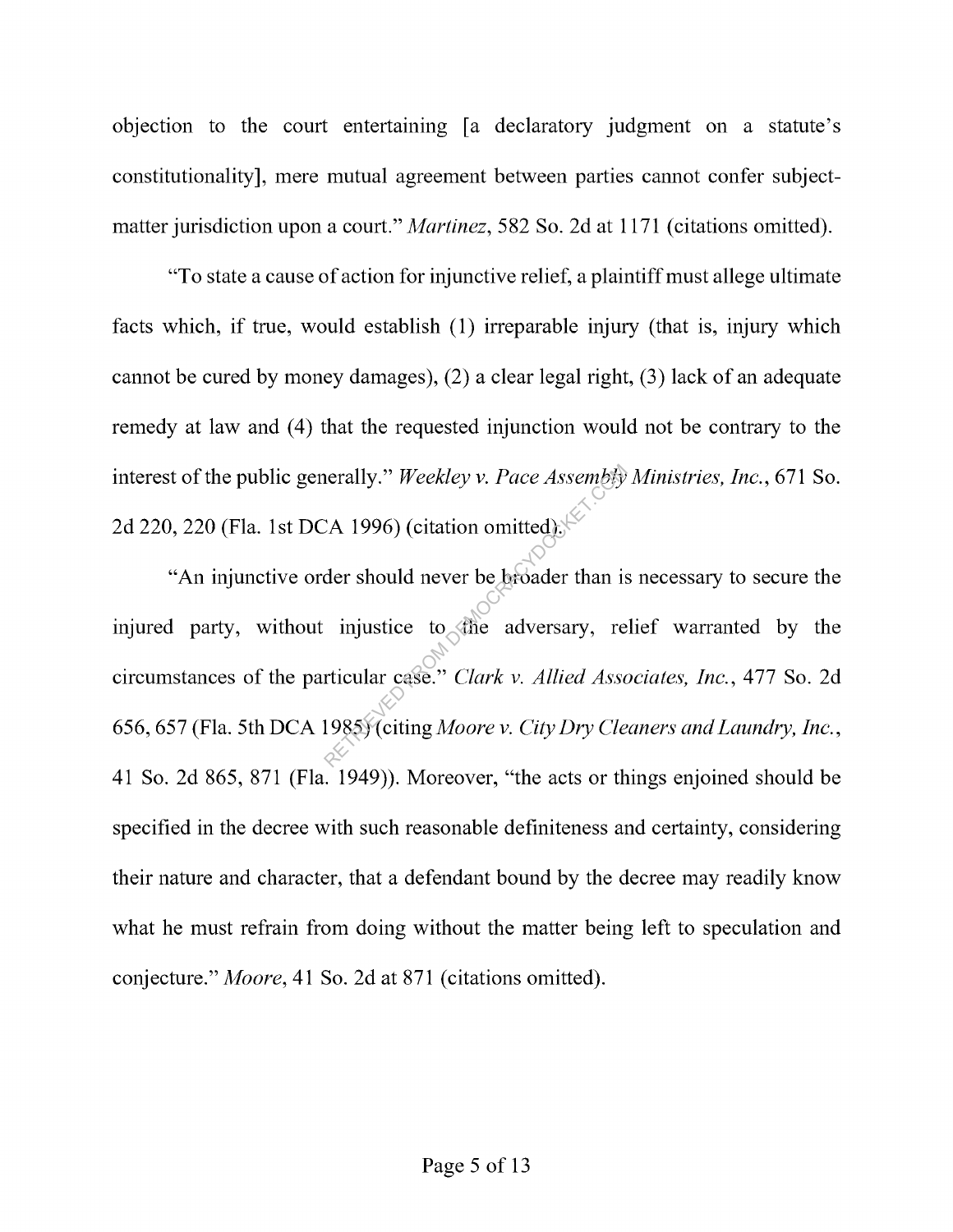II. The Attorney General is an improper defendant in this lawsuit because Plaintiffs have not alleged that she is designated to enforce the Challenged Provisions, has responsibilities related to Congressional redistricting or elections administration, or has an actual, cognizable interest in these matters.

"The proper defendant in a lawsuit challenging a statute's constitutionality is the state official designated to enforce the statute." *Florida House of Representatives v. Florigrown, LLC,* 278 So. 3d 935,938 (Fla. 1st DCA 2019) ( citing *Atwater v. City of Weston,* 64 So. 3d 701, 703 (Fla. 1st DCA 2011) and *Haridolopolos v. Alachua Cty.,* 65 So. 3d 577, 578 (Fla. 1st DCA 2011)); *see also Scott v. Francati,* 214 So. 3d 742, 745 (Fla. 1st DCA 2017); *Marcus v. State Senate for the State,* 115 So. 3d 448,448 (Fla. 1st DCA 2013); *Walker v. President of the Senate,* 658 So. 2d 1200, 1200 (Fla. 5th DCA 1995). That is because, when the defendant has "no enforcement authority over the statute" at issue, "there is no relief the court could order [the defendant] to provide to remedy the constitutional violation alleged in the complaint." *Scott,* 214 So. 3d at 747. Plaintiffs have not alleged that the Attorney General is the state official designated to enforce the Challenged Provisions. CA 2017); Marcus v. State Senate j<br>2013); Walker v. President of the S<br>5). That is because, when the defend<br>te" at issue, "there is no relief the<br>to reraedy the constitutional vi<br>Sec 3d at 747. Plaintiffs have not a

"If a government official or entity is not the enforcing authority of a challenged statute, courts must consider two additional factors in determining whether that official or entity is a proper party: (1) whether the action involves a broad constitutional duty of the state implicating specific responsibilities of the official or entity, and (2) whether [the] official or entity has an actual, cognizable interest in the challenged action." *Florigrown, LLC,* 278 So. 3d at 938-39 (citations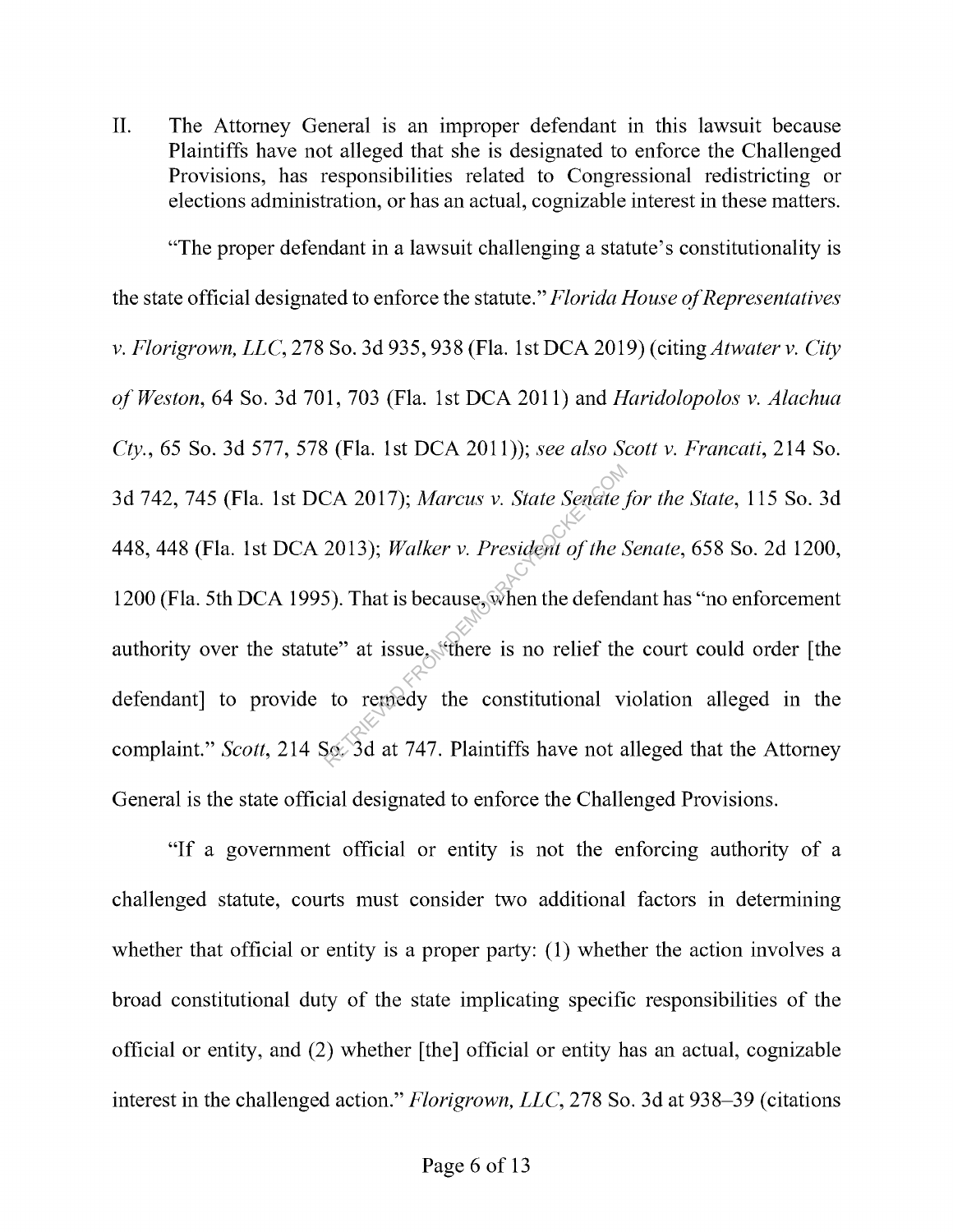omitted). Plaintiffs have not alleged that the Attorney General has responsibilities specifically related to Congressional redistricting or even generally related to elections administration. Nor have they alleged any actual, cognizable interest that the Attorney General has in those matters.

Instead, Plaintiffs allege that the Attorney General "is properly named in an action seeking a statute of the Florida Legislature to be declared unconstitutional," citing section 86.091, Florida Statutes. *Compl.* ~ 29. However, section 86.091 merely requires that the Attorney General "be served with a copy of the complaint and be entitled to be heard" and does not make her a proper defendant in every case challenging the constitutionality of a statute. This is readily apparent from the text of the statute, which requires counties and municipalities to be made parties to proceedings concerning the validity of county or municipal charters, ordinances, or franchises but does not impose the same requirement with respect to the Attorney General. *See Mayo v. Nat 'l Truck Brokers, Inc.,* 220 So. 2d 11, 13 (Fla. 1969) ("It is obvious from the provisions of Chapter 86 that neither the Attorney General nor the State Attorney of the circuit in which the action is pending are necessary parties in the strict sense of that expression."); *Watson v. Claughton,* 34 So. 2d 243, 246 (Fla. 1948) ("It will be noted that this Section does not prescribe that the Attorney General shall be a necessary party when the constitutionality of an act is assailed."); *see also State ex rel. Shevin v. Kerwin,* 279 So. 2d 836, 838 (Fla. 1973) ("Since many Expedience of the served with a copy<br>and does not make her a proper contionality of a statute of his is readily<br>equires counties and municipalities<br>the validity of county or municipal<br>impose the same requirement with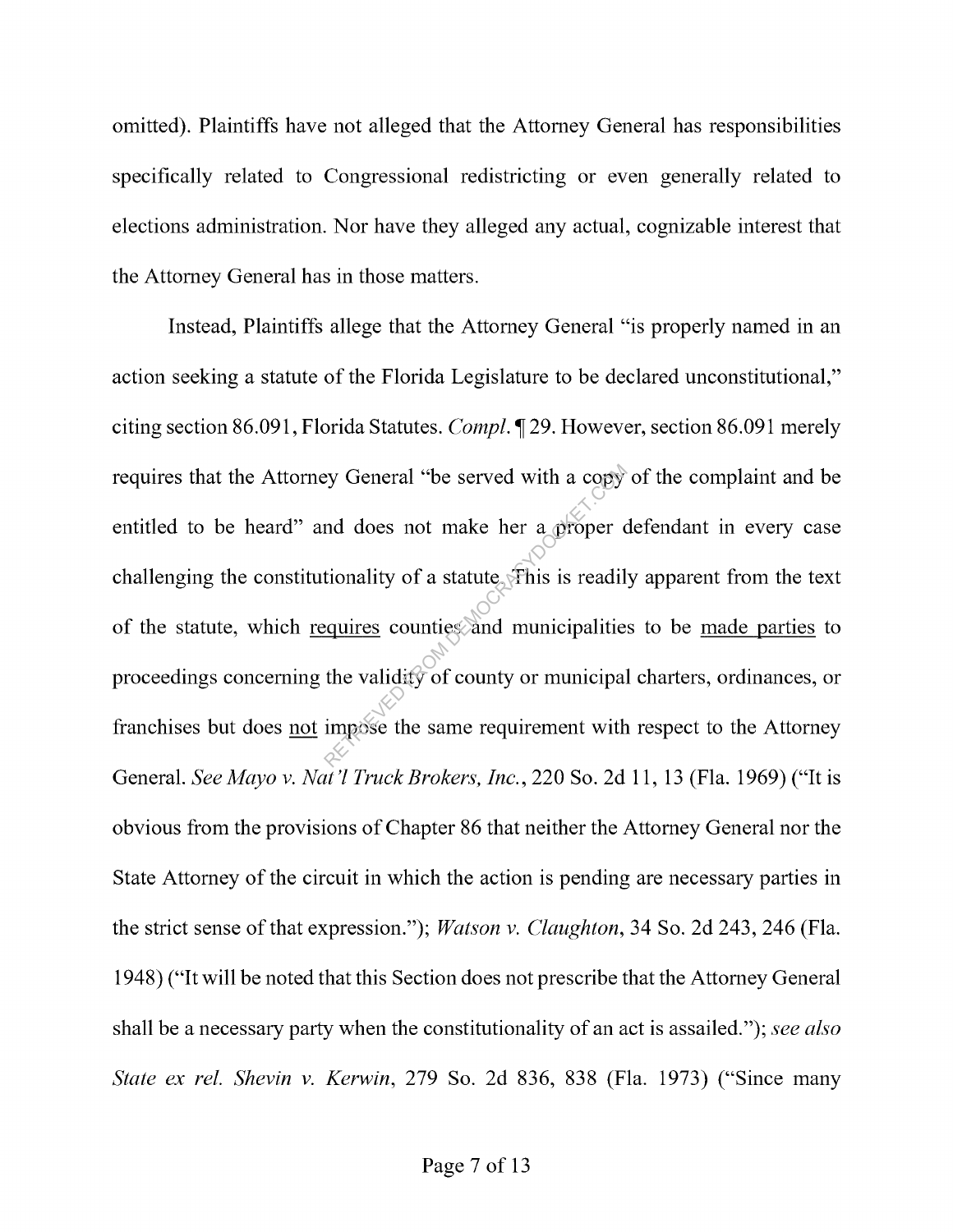constitutional challenges are raised in a trial court which can be simply disposed of as obviously meritless, it would be futile for the Attorney General to defend each statute against all constitutional challenges at the trial level.") and *Mallory v. Harkness,* 923 F. Supp. 1546, 1553 (S.D. Fla. 1996) ("It has long been recognized that the [ Attorney General] is not a necessary party each time the constitutionality of a statute is drawn into question. The [ Attorney General] is thus not affirmatively required to intervene every time an entity challenges the constitutionality of a statute." (citations omitted)), *ajf'd without opinion,* 109 F.3d 771 (11th Cir. 1997).

Additionally, Florida Rule of Civil Procedure 1.071, which specifies the method of providing the Attorney General service of constitutional challenges, explicitly provides that "[s]ervice of the notice and pleading, written motion, or other document does not require joinder of the Attorney General or the state attorney as a party to the action." "While this grants the Attorney General the discretion to participate and be heard in a particular case, Rule 1.071 neither compels such participation nor joins the Attorney General as a party." *State v. Florida Workers' Advocates,* 167 So. 3d 500, 504 (Fla. 3d DCA 2015) (citing *In re Amendments to The Florida Rules of Civil Procedure,* 52 So. 3d 579, 582 (Fla. 2010) (Committee Notes to 2010 Adoption).<sup>1</sup> "[O]nce the Attorney General or appropriate state ed)), *aff'd without opinion*, 109 FS<br>rida Rule of Civil Procedure 1.0<br>ne Attorney General service of co<br>[s]ervice of the notice and pleading.<br>ire joinder of the Attorney General<br>While this grants the Attorney G

<sup>&</sup>lt;sup>1</sup> The Committee Notes state that "[t]his rule clarifies that, with respect to challenges to a state statute or municipal charter, ordinance, or franchise, service of the notice does not require joinder of the Attorney General or the state attorney as a party to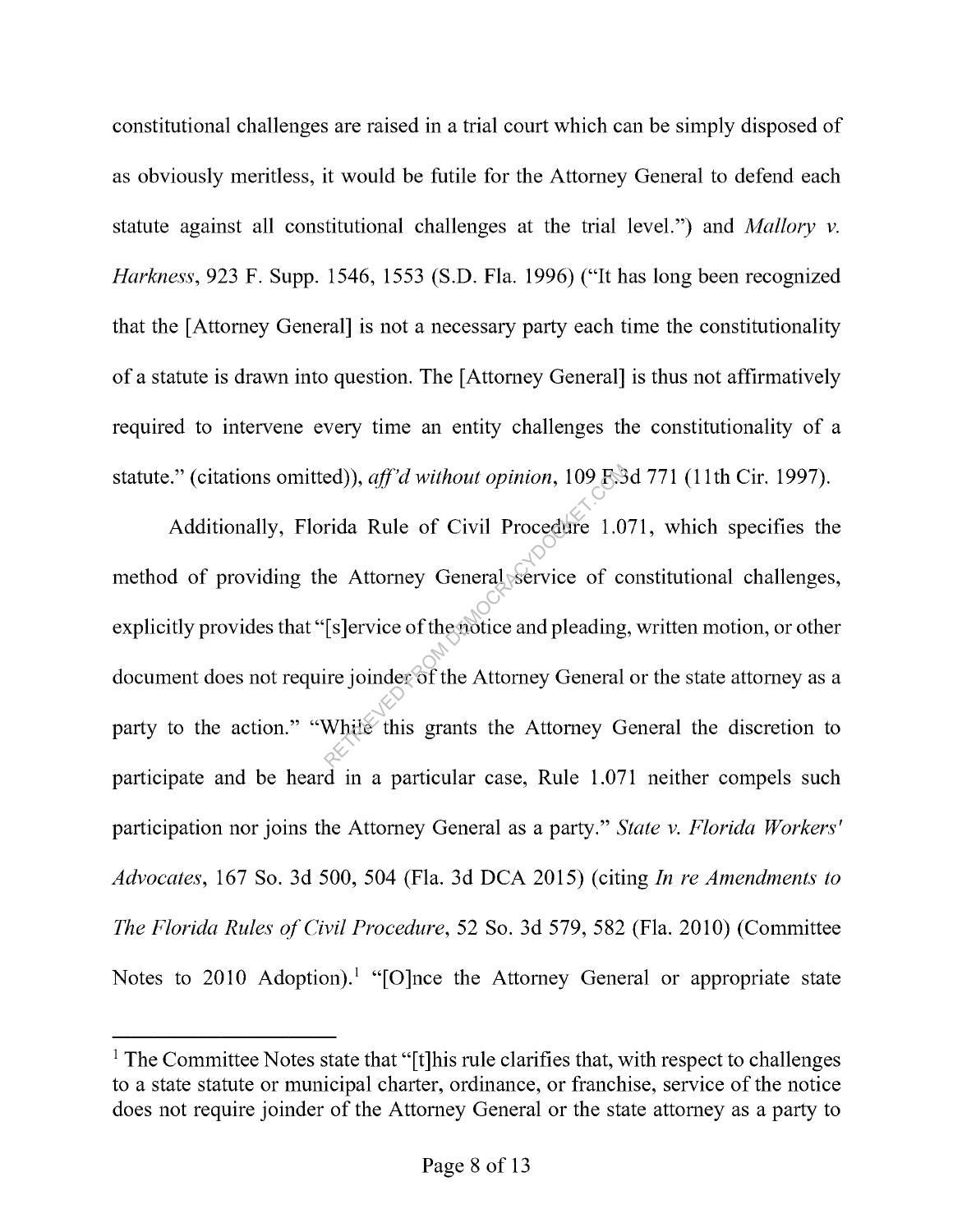attorney has been served, he or she may choose either to appear or not. However, in the latter event, non-participation has no effect on the litigation." *Martin Mem'l Med. Ctr., Inc. v. Tenet Healthsystem Hasps., Inc.,* 875 So. 2d 797, 800 (Fla. 1st DCA 2004). Moreover, the Attorney General may elect to participate for the first time to appeal a declaration regarding the constitutionality of a statute even if she did not participate in the trial court. *State ex rel. Shevin,* 279 So. 2d at 837-38.

To be clear, the Attorney General is the State's "chief state legal officer," Art. IV,  $\S$  4(b), Fla. Const., and, in that role, she has the authority to act in the public interest and, when she deems necessary, to intervene on behalf of the State in cases, such as constitutional challenges, in which the State may be interested.  $§16.01(4)$  -(5), Fla. Stat. (2022); *see also State ex rel. Landis v. S.H. Kress & Co.,* 155 So. 823, 826 (Fla. 1934). However, that authority is entirely discretionary. Indeed, "it is the inescapable historic duty of the Attorney General, as the chief state legal officer, to institute, defend or intervene in any litigation or quasijudicial administrative proceeding which [s]he determines in h[er] sound official discretion involves a legal matter of compelling public interest." *State of Fla. ex rel. Shevin v. Exxon Corp.,*  526 F.2d 266,271 (5th Cir. 1976) ( citation omitted) ( emphasis added); *see also State ex rel. Landis,* 155 So. at 828 ("The office of Attorney-General is, in many respects, and, in that role, she has the author<br>eems necessary, to intervene on bel<br>allenges, in which the State may be<br>also State ex ref. Landis v. S.H. K.<br>er, that authority is entirely discret<br>y of the Attorney General, as the ch

the action; however, consistent with section 86.091, Florida Statutes, the Florida Attorney General or applicable state attorney has the discretion to participate and be heard on matters affecting the constitutionality of a statute." ( citations omitted).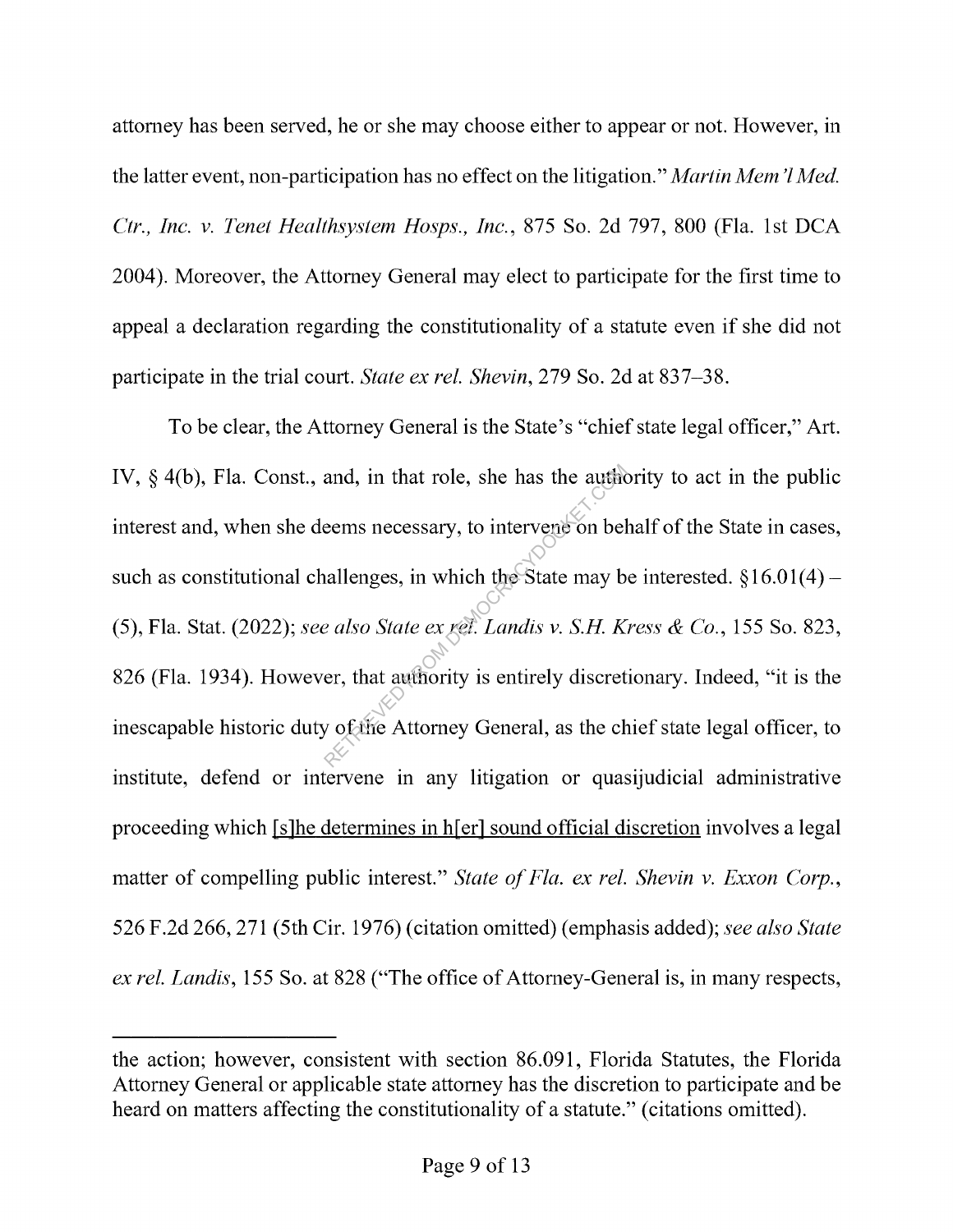judicial in its character, and [s]he is clothed with a considerable discretion.") ( citation omitted). That discretion is unreviewable by the courts. *Id.* 

Furthermore, "it is obvious that the statutory authorization [in section 86.091] does not create the adverse or antagonistic interest necessary for the exercise of the court's declaratory-relief jurisdiction." *State v. Florida Consumer Action Network,*  830 So. 2d 148, 153 (Fla. 1st DCA 2002). Indeed, even if the Attorney General exercised her privilege to be heard on a constitutional challenge, it would not supply the necessary adversarial interest. *Ervin v. Taylor,* 66 So. 2d 816, 817 (Fla. 1953) (holding that "[t]here were no adversaries, and being none, there was no actual controversy" where no defendant was named, even though Attorney General and State Attorney filed responses to constitutional challenge). Interest. *Ervin v. Taylor*, 66 Sexter<br>vere no adversaries, and being no<br>defendant was named, even though<br>compares to constitutional challenge).<br>the mere fact that the Attorney (<br>tional challenge to a statute does

Plainly stated, the mere fact that the Attorney General may choose to participate in a constitutional challenge to a statute does not make her a proper defendant whenever a statute is challenged. More articulately stated, "the Attorney General cannot be required to defend suits attacking the constitutionality of a state statute against her will." *Marcus v. Scott,* No. 2012-CA-1260, 2012 WL 5962383 (Fla. 2d. Cir. Oct. 26, 2012) (Cooper, J.). Because there is no allegation that the Attorney General is designated to enforce the Challenged Provisions, has responsibilities related to Congressional redistricting or elections administration, or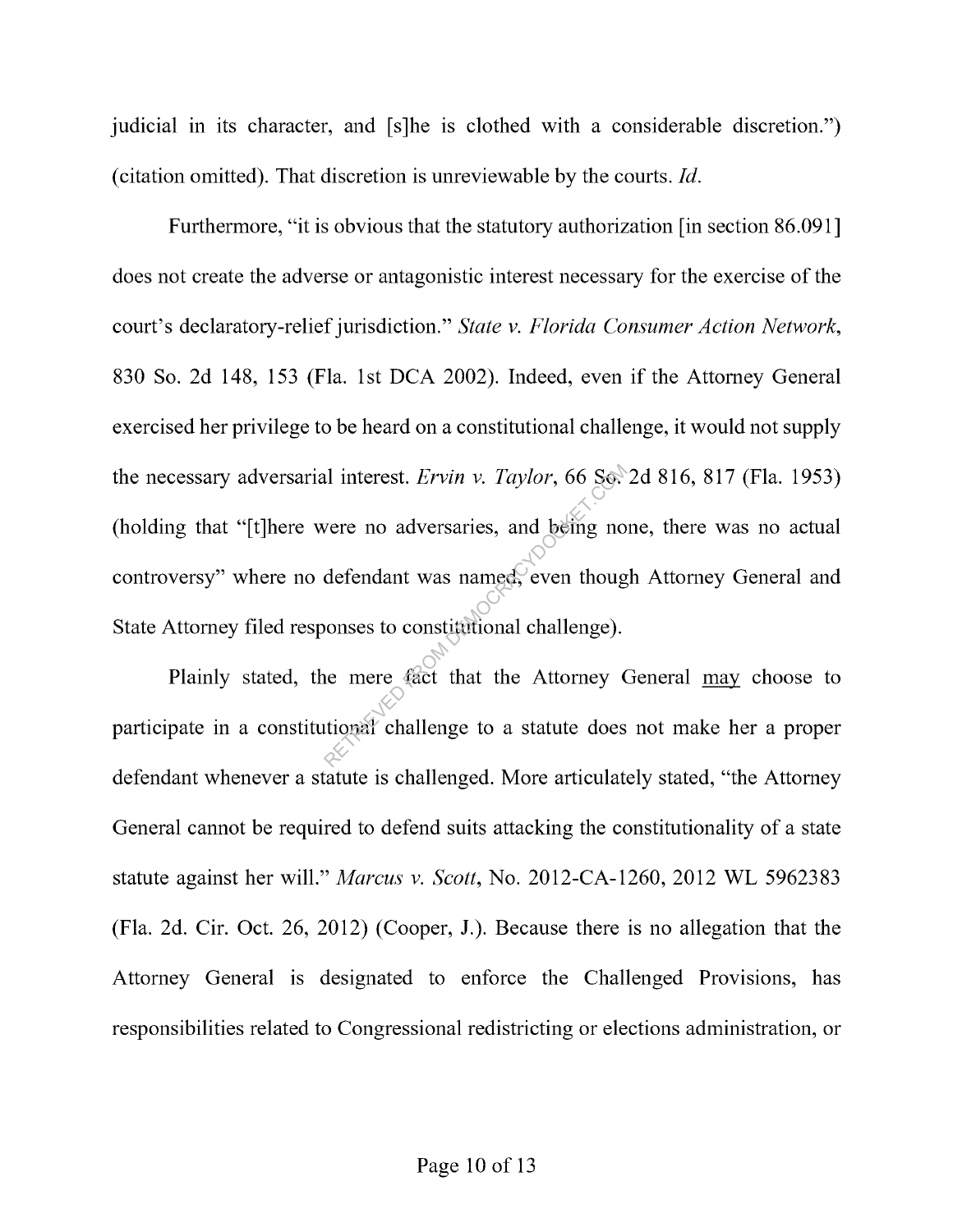has an actual, cognizable interest in these matters, she is an improper defendant. Therefore, the Attorney General must be dismissed as a defendant from this case.

III. The Complaint fails to state a cause of action for declaratory relief against the Attorney General.

Because there is no allegation that the Attorney General is designated to enforce the Challenged Provisions, has responsibilities related to Congressional redistricting or elections administration, or has an actual, cognizable interest in these matters, the Complaint also fails to allege that the Attorney General has an actual, present, adverse and antagonistic interest in the subject matter. Therefore, the Complaint fails to state a cause of action for declaratory relief against the Attorney General. Magonistic interest in the subject<br>a cause of action for declaratory re<br>ils to state a cause of action for per<br>ey General.<br>no affegation that the Attorney C

IV. The Complaint fails to state a cause of action for permanent injunctive relief against the Attorney General.

Because there is no allegation that the Attorney General is designated to enforce the Challenged Provisions, has responsibilities related to Congressional redistricting or elections administration, or has an actual, cognizable interest in these matters, the Complaint also fails to allege a clear legal right to injunctive relief against the Attorney General or irreparable harm absent entry of a permanent injunction against the Attorney General. Moreover, the public interest cannot be served by injunctive relief against an improper defendant. Therefore, the Complaint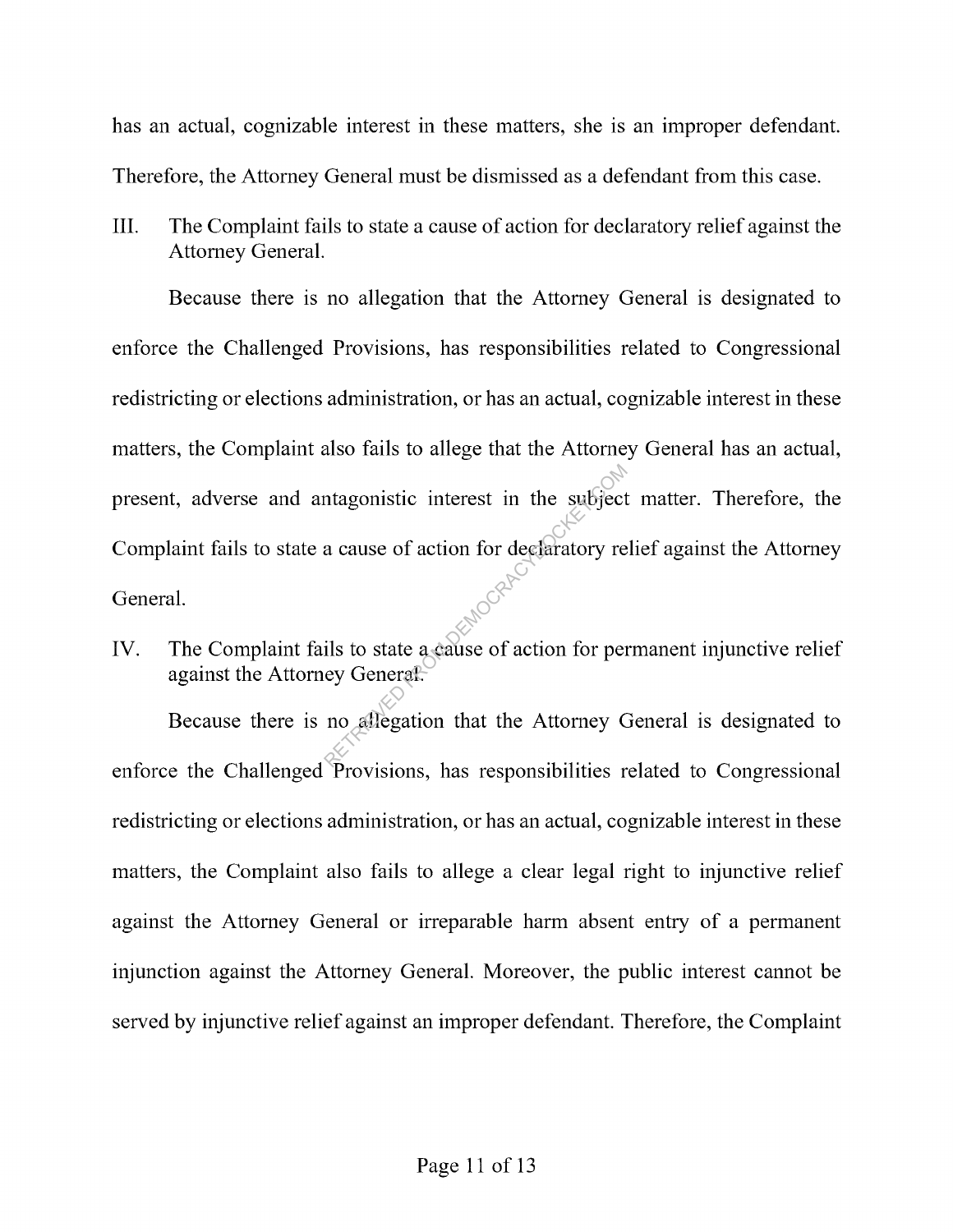fails to state a cause of action for permanent injunctive relief against the Attorney General.

V. Any injunction against the Attorney General would be broader than necessary and the requested injunction would not be sufficiently specific.

Because there is no allegation that the Attorney General is designated to enforce the Challenged Provisions or has responsibilities related to Congressional redistricting or elections administration, an injunction against her would patently be broader than necessary to secure Plaintiffs the relief that they seek. Should this Court determine that an injunction is necessary, it should only be entered against the Defendant(s) that can actually enforce the Challenged Provisions. Furthermore, Plaintiffs request this Court to enjoin Defendants from "implementing, enforcing, or giving any effect to" the enacted redistricting plan and to enjoin Defendants from "conducting any elections under the enacted plan. Yet, Plaintiffs fail to specify how the Attorney General "implements, enforces, or gives effect to" Congressional district boundaries, how she "conducts any elections" for Congressional districts, or what acts or things she should be enjoined from doing. Any injunction simply prohibiting the Attorney General from "implementing, enforcing, or giving any effect to" the Challenged Provisions or "conducting any elections" for Congressional districts would not inform her of what she must refrain from doing without resorting to speculation and conjecture. Therefore, the injunction requested by Plaintiffs would not be sufficiently specific. The entire of the Challenged P<br>
Retually enforce the Challenged P<br>
wurt to enjoin Defendants from "imperenated redistricting plan and to<br>
as under the enacted plan. Yet, Plair<br>
The enacted plan. Yet, Plair